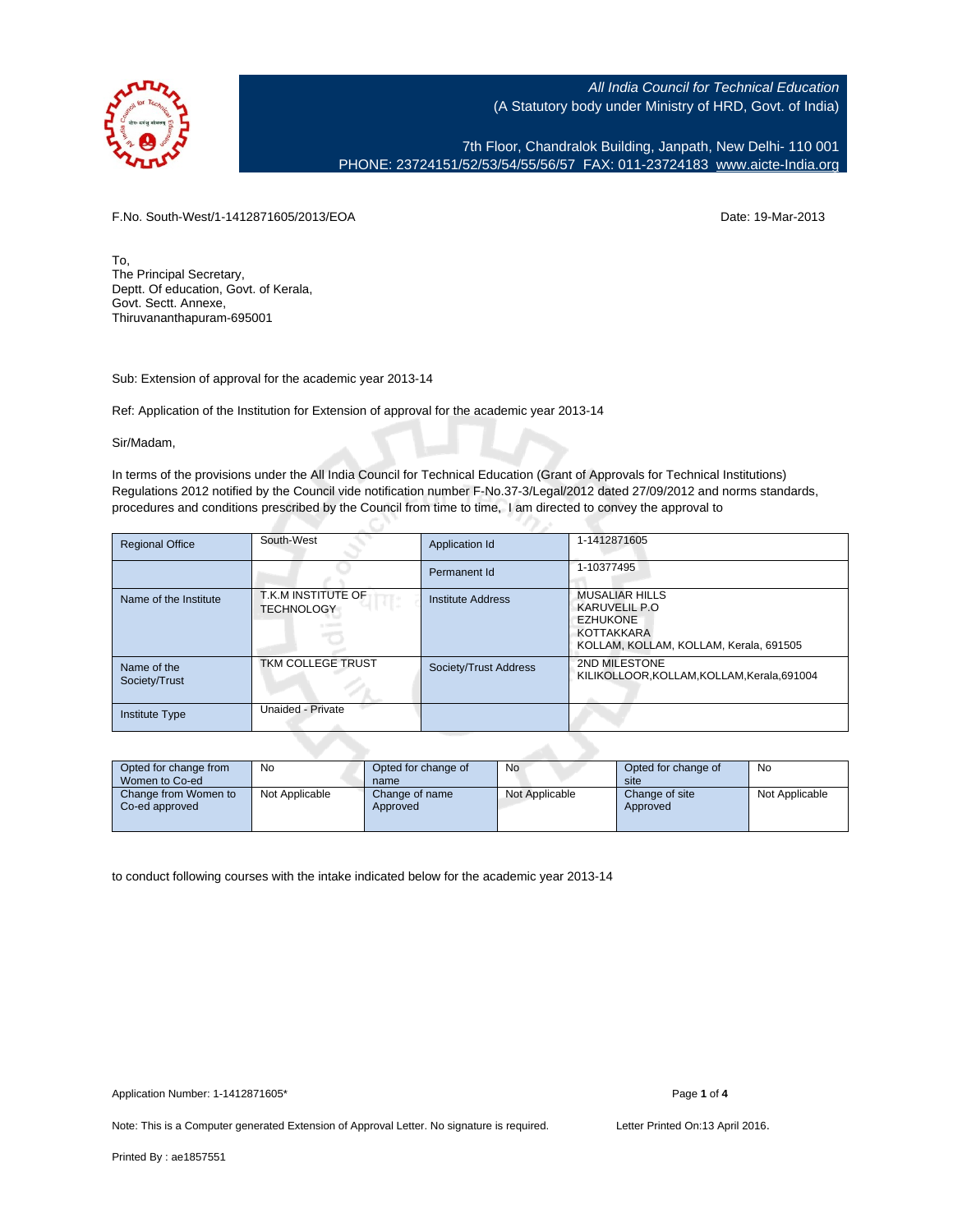7th Floor, Chandralok Building, Janpath, New Delhi- 110 001 PHONE: 23724151/52/53/54/55/56/57 FAX: 011-23724183 [www.aicte-India.org](http://www.aicte-India.org)

| Application Id: 1-1412871605<br>Program               | Shift     | Level                           | Course                                                                | Full/Part Time                      | <b>Affiliating Body</b>                                   | Intake 2012-13 | Intake Approved for<br>13-14 | $\overline{\underline{\mathbf{g}}}$ | $\frac{1}{2}$ | Foreign Collaboration |
|-------------------------------------------------------|-----------|---------------------------------|-----------------------------------------------------------------------|-------------------------------------|-----------------------------------------------------------|----------------|------------------------------|-------------------------------------|---------------|-----------------------|
|                                                       |           |                                 |                                                                       |                                     |                                                           |                |                              |                                     |               |                       |
| <b>ENGINEERING</b><br>AND<br><b>TECHNOLOGY</b>        | 1st Shift | <b>POST</b><br><b>GRADUATE</b>  | <b>COMPUTER</b><br><b>AND</b><br><b>INFORMATION</b><br><b>SCIENCE</b> | <b>FULL</b><br><b>TIME</b>          | Cochin Unviersity of<br>Science and<br>Technology, Cochin | 24             | 24                           | <b>NA</b>                           | <b>NA</b>     | <b>NA</b>             |
| <b>ENGINEERING</b><br>AND<br><b>TECHNOLOGY</b>        | 1st Shift | <b>POST</b><br><b>GRADUATE</b>  | OPTO-<br><b>ELECTRONICS</b><br><b>ENGINEERING</b>                     | <b>FULL</b><br><b>TIME</b><br>nga s | Cochin Unviersity of<br>Science and<br>Technology, Cochin | 18             | 24                           | <b>NA</b>                           | <b>NA</b>     | <b>NA</b>             |
| <b>ENGINEERING</b><br>AND<br><b>TECHNOLOGY</b>        | 1st Shift | <b>POST</b><br><b>GRADUATE</b>  | SIGNAL<br><b>PROCESSING</b>                                           | <b>FULL</b><br><b>TIME</b>          | Cochin Unviersity of<br>Science and<br>Technology, Cochin | 18             | 24                           | <b>NA</b>                           | <b>NA</b>     | NA                    |
| <b>ENGINEERING</b><br>AND<br><b>TECHNOLOGY</b>        | 1st Shift | <b>POST</b><br><b>GRADUATE</b>  | SOFTWARE<br><b>ENGINEERING</b>                                        | <b>FULL</b><br><b>TIME</b>          | Cochin Unviersity of<br>Science and<br>Technology, Cochin | 18             | 18                           | <b>NA</b>                           | <b>NA</b>     | NA                    |
| <b>ENGINEERING</b><br>AND<br><b>TECHNOLOGY</b>        | 1st Shift | <b>POST</b><br><b>GRADUATE</b>  | <b>VLSI AND</b><br><b>EMBEDDED</b><br><b>SYSTEMS</b>                  | <b>FULL</b><br><b>TIME</b>          | Cochin Unviersity of<br>Science and<br>Technology, Cochin | 24             | 24                           | <b>NA</b>                           | <b>NA</b>     | <b>NA</b>             |
| <b>ENGINEERING</b><br>AND<br><b>TECHNOLOGY</b>        | 1st Shift | <b>UNDER</b><br><b>GRADUATE</b> | <b>BIOMEDICAL</b><br><b>ENGINEERING</b>                               | <b>FULL</b><br><b>TIME</b>          | Cochin Unviersity of<br>Science and<br>Technology, Cochin | 60             | 60                           | <b>NA</b>                           | <b>NA</b>     | <b>NA</b>             |
| <b>ENGINEERING</b><br><b>AND</b><br><b>TECHNOLOGY</b> | 1st Shift | <b>UNDER</b><br><b>GRADUATE</b> | <b>CIVIL</b><br><b>ENGINEERING</b>                                    | <b>FULL</b><br><b>TIME</b>          | Cochin Unviersity of<br>Science and<br>Technology, Cochin | 60             | 60                           | <b>NA</b>                           | Yes           | <b>NA</b>             |
| <b>ENGINEERING</b><br>AND<br><b>TECHNOLOGY</b>        | 1st Shift | <b>UNDER</b><br><b>GRADUATE</b> | <b>COMPUTER</b><br><b>SCIENCE AND</b><br><b>ENGINEERING</b>           | <b>FULL</b><br><b>TIME</b>          | Cochin Unviersity of<br>Science and<br>Technology, Cochin | 60             | 60                           | <b>NA</b>                           | Yes           | NA                    |
| <b>ENGINEERING</b><br>AND<br><b>TECHNOLOGY</b>        | 1st Shift | <b>UNDER</b><br><b>GRADUATE</b> | <b>ELECTRICAL</b><br>AND<br><b>ELECTRONICS</b><br><b>ENGINEERING</b>  | <b>FULL</b><br><b>TIME</b>          | Cochin Unviersity of<br>Science and<br>Technology, Cochin | 60             | 60                           | <b>NA</b>                           | <b>NA</b>     | NA                    |

Application Number: 1-1412871605\* Page **2** of **4**

Note: This is a Computer generated Extension of Approval Letter. No signature is required. Letter Printed On:13 April 2016.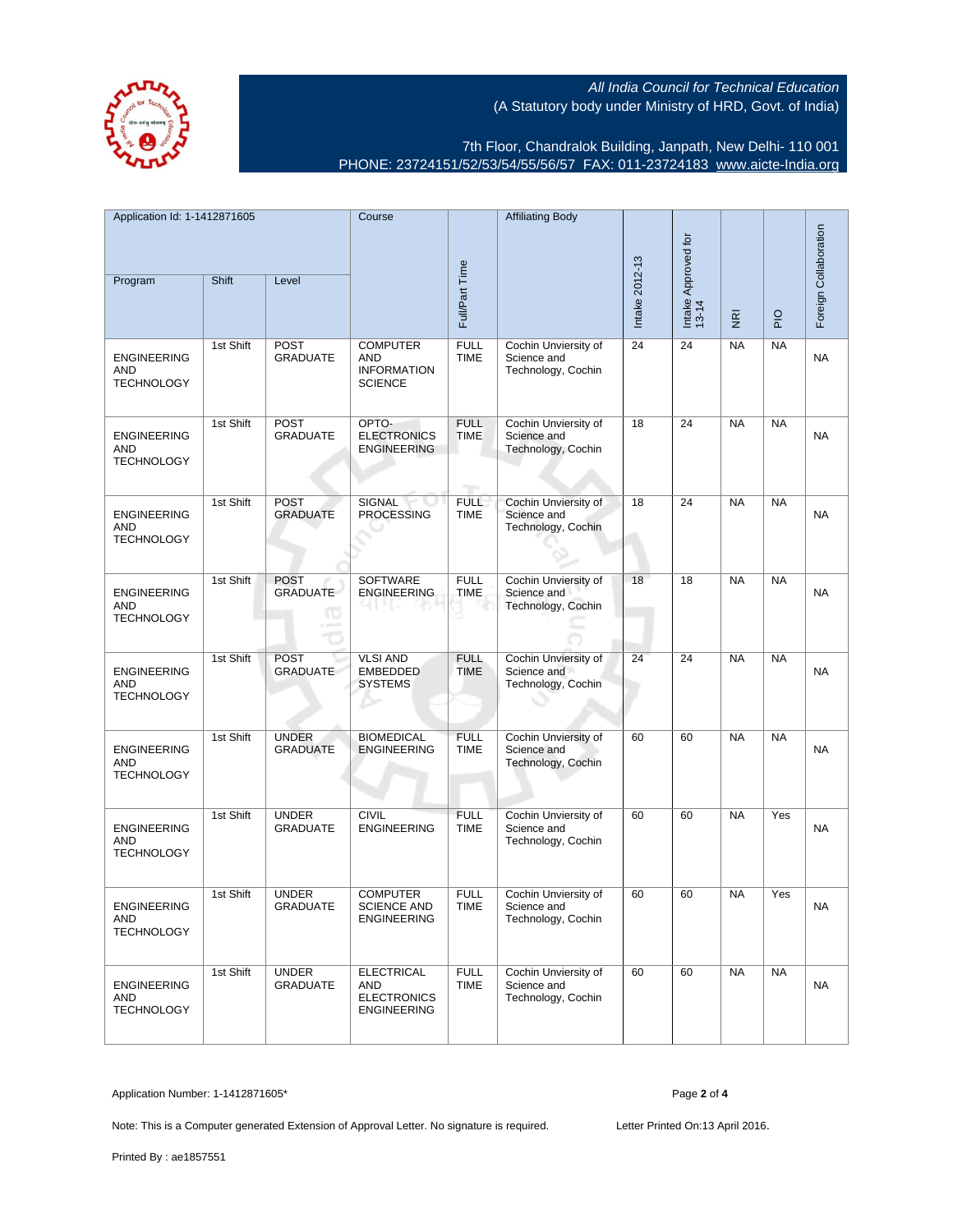

7th Floor, Chandralok Building, Janpath, New Delhi- 110 001 PHONE: 23724151/52/53/54/55/56/57 FAX: 011-23724183 [www.aicte-India.org](http://www.aicte-India.org)

| Application Id: 1-1412871605<br>Program               | Shift     | Level                           | Course                                                                                     | Full/Part Time             | <b>Affiliating Body</b>                                   | Intake 2012-13 | Approved for<br>Intake<br>13-14 | $\overline{\mathbf{g}}$ | $\frac{1}{2}$ | Foreign Collaboration |
|-------------------------------------------------------|-----------|---------------------------------|--------------------------------------------------------------------------------------------|----------------------------|-----------------------------------------------------------|----------------|---------------------------------|-------------------------|---------------|-----------------------|
| <b>ENGINEERING</b><br>AND<br><b>TECHNOLOGY</b>        | 1st Shift | <b>UNDER</b><br><b>GRADUATE</b> | <b>ELECTRONICS</b><br><b>AND</b><br><b>COMMUNICATI</b><br><b>ONS</b><br><b>ENGINEERING</b> | <b>FULL</b><br><b>TIME</b> | Cochin Unviersity of<br>Science and<br>Technology, Cochin | 120            | 120                             | <b>NA</b>               | <b>NA</b>     | <b>NA</b>             |
| <b>ENGINEERING</b><br><b>AND</b><br><b>TECHNOLOGY</b> | 1st Shift | <b>UNDER</b><br><b>GRADUATE</b> | <b>FOOD</b><br><b>TECHNOLOGY</b>                                                           | <b>FULL</b><br><b>TIME</b> | Cochin Unviersity of<br>Science and<br>Technology, Cochin | 60             | 60                              | <b>NA</b>               | Yes           | <b>NA</b>             |
| <b>ENGINEERING</b><br><b>AND</b><br><b>TECHNOLOGY</b> | 1st Shift | <b>UNDER</b><br><b>GRADUATE</b> | <b>MECHANICAL</b><br><b>ENGINEERING</b>                                                    | <b>FULL</b><br><b>TIME</b> | Cochin Unviersity of<br>Science and<br>Technology, Cochin | 60             | 60                              | <b>NA</b>               | Yes           | <b>NA</b>             |

• Validity of the course details may be verified at www.aicte-india.org>departments>approvals

The above mentioned approval is subject to the condition that T.K.M INSTITUTE OF TECHNOLOGY shall follow and adhere to the Regulations, guidelines and directions issued by AICTE from time to time and the undertaking / affidavit given by the institution along with the application submitted by the institution on portal.

In case of any differences in content in this Computer generated Extension of Approval Letter, the content/information as approved by the Executive Council / General Council as available on the record of AICTE shall be final and binding.

Strict compliance of Anti-Ragging Regulation:- Approval is subject to strict compliance of provisions made in AICTE Regulation notified vide F. No. 37-3/Legal/AICTE/2009 dated July 1, 2009 for Prevention and Prohibition of Ragging in Technical Institutions. In case Institution fails to take adequate steps to Prevent Ragging or fails to act in accordance with AICTE Regulation or fails to punish perpetrators or incidents of Ragging, it will be liable to take any action as defined under clause 9(4) of the said Regulation.

> **(Dr. Kuncheria P. Isaac)** Member Secretary, AICTE

Application Number: 1-1412871605\* Page **3** of **4**